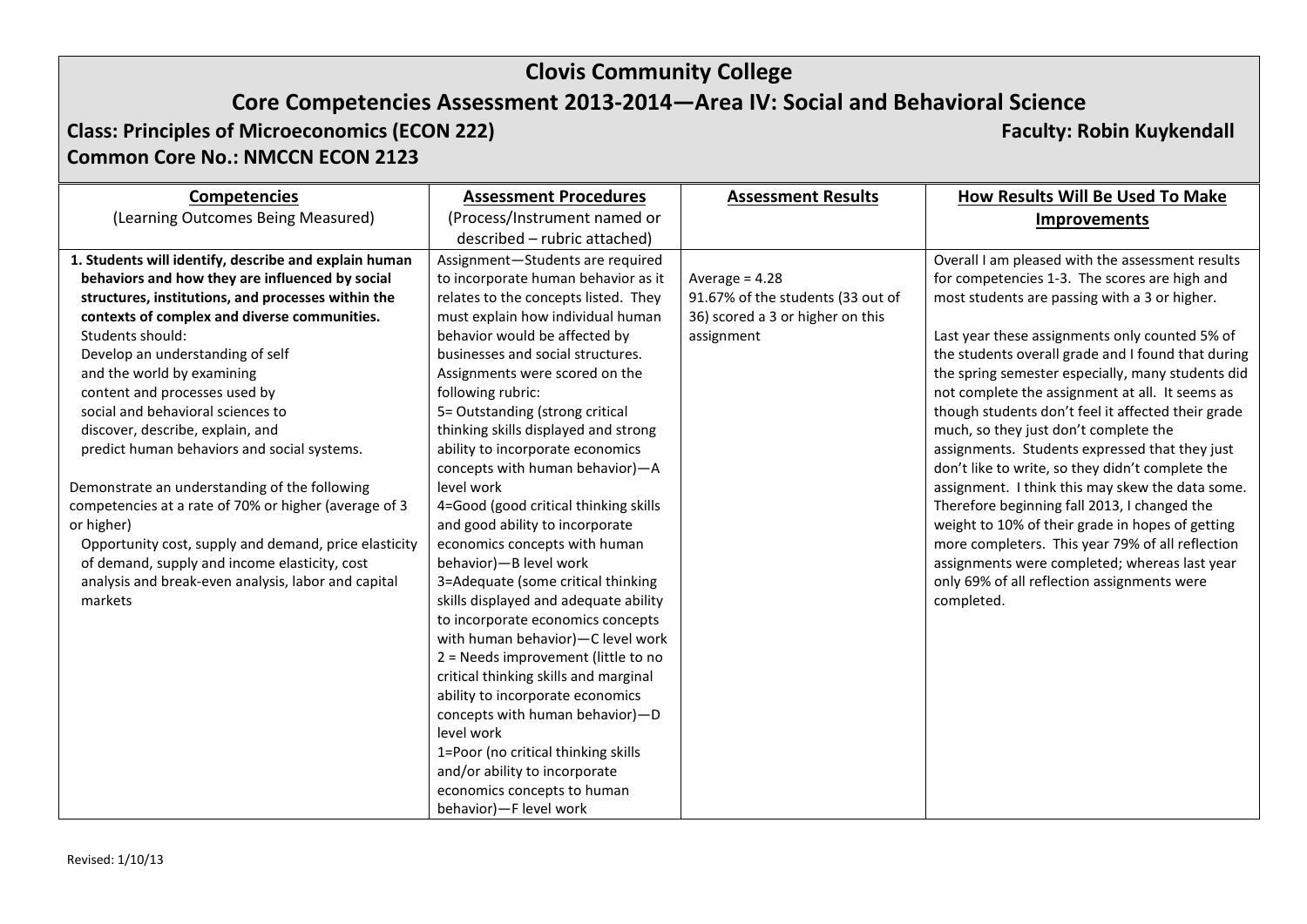**Clovis Community College**

**Core Competencies Assessment 2013-2014—Area IV: Social and Behavioral Science**

**Page 2 of 4 . . . . Course: Principles of Microeconomics (ECON 222) Common Core No.: NMCCN ECON 2123**

| <b>Competencies</b>                                                                          | <b>Assessment Procedures</b>            | <b>Assessment Results</b>            | How Results Will Be Used To Make       |
|----------------------------------------------------------------------------------------------|-----------------------------------------|--------------------------------------|----------------------------------------|
| (Learning Outcomes Being Measured)                                                           | (Process/Instrument named or            |                                      | <b>Improvements</b>                    |
|                                                                                              | described - rubric attached)            |                                      |                                        |
| 2. Students will articulate how beliefs, assumptions,                                        | Assignment-students were                | Average = $4.47$                     |                                        |
| and values are influenced by factors such as politics,                                       | required to pick a statement from a     | 94.4% of the students (23 out of 25) |                                        |
| geography, economics, culture, biology, history, and                                         | list I provided and give an opinion on  | scored a 3 or higher on this         |                                        |
| social institutions.                                                                         | whether they felt it was true or false. | assignment                           |                                        |
| Students should:                                                                             | Then they had to evaluate the topic     |                                      |                                        |
| Enhance knowledge of social and cultural institutions                                        | using specific microeconomic topics I   |                                      |                                        |
| and the values of their society and other societies and                                      | provided. Once they analyzed the        |                                      |                                        |
| cultures in the world.                                                                       | statement using the microeconomic       |                                      |                                        |
|                                                                                              | topics, they then had to determine      |                                      |                                        |
| Demonstrate an understanding of the this                                                     | whether or not their opinion of the     |                                      |                                        |
| competencies at a rate of 70% or higher (average of 3                                        | statement was influenced once they      |                                      |                                        |
| or higher)                                                                                   | considered the micro side of it.        |                                      |                                        |
|                                                                                              | Assignments were scored on the          |                                      |                                        |
|                                                                                              | same rubric as the first competency.    |                                      |                                        |
| 3. Students will describe ongoing reciprocal                                                 | Assignment-students were                | Average = $4.79$                     |                                        |
| interactions among self, society, and the environment.                                       | required to pick a macroeconomic        | 100% of the students (33 out of 33)  |                                        |
| Students should:                                                                             | topic identifying how the topic         | scored a 3 or higher on this         |                                        |
| Understand the interdependent nature of the                                                  | affects the overall US, their           | assignment                           |                                        |
| individual, family/social group, and society in shaping                                      | community, and the student              |                                      |                                        |
| human behavior and determining quality of life.                                              | individually. Students must tie all     |                                      |                                        |
|                                                                                              | three together to show how all three    |                                      |                                        |
| Demonstrate an understanding of the following                                                | interact and are affected by this       |                                      |                                        |
| competencies at a rate of 70% or higher (average of 3                                        | economic topic.                         |                                      |                                        |
| or higher):                                                                                  |                                         | <b>Overall Competency Average</b>    | Percentage of Students Scoring 70% (3) |
| Opportunity cost, law of supply, law of demand,                                              |                                         | (Scale 1-5)                          | or Higher                              |
| equilibrium, price elasticity of demand, utility analysis                                    |                                         |                                      | 100.00%                                |
| as it relates to consumer choice, cost analysis and                                          |                                         | 2011-2012                            | 80.00%<br>2011-2012                    |
| break-even point as it relates to producer choice,                                           |                                         | 2012-2013                            | 60.00%<br>■ 2012-2013<br>40.00%        |
| various market structures, and price ceilings and floors<br>(NM state competencies Nos. 1-7) |                                         | 2013-2014                            | 20.009<br>2013-2014<br>0.00%           |
|                                                                                              |                                         |                                      |                                        |
|                                                                                              |                                         |                                      |                                        |

*All class assessment forms are due to your division chair by June 30 or as designated by the Division Chair. All assessments are due from the Division Chairs to the Assessment Committee Chair by July 30.*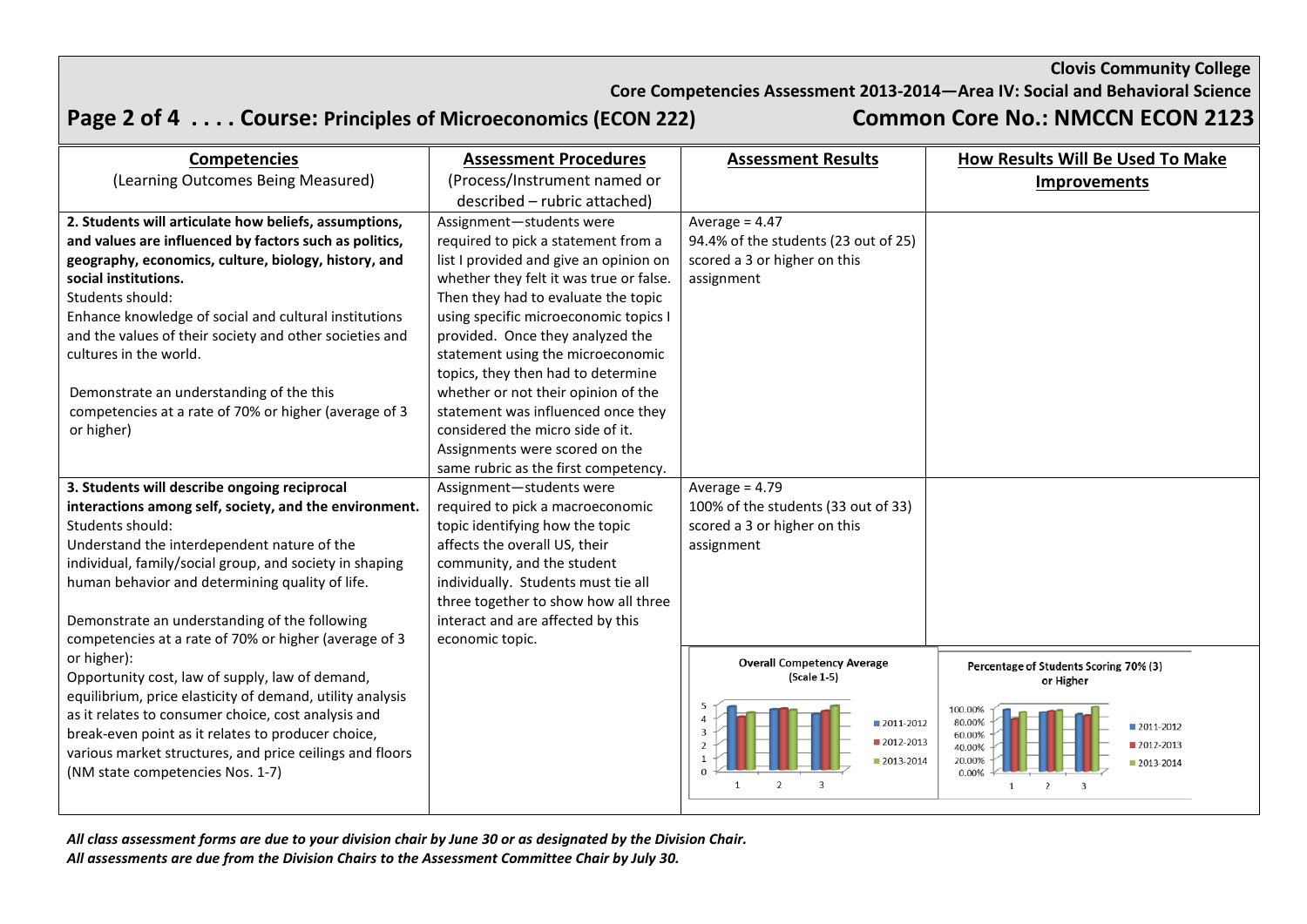### **Clovis Community College**

**Core Competencies Assessment 2013-2014—Area IV: Social and Behavioral Science**

# **Page 3 of 4 . . . . Course: Principles of Microeconomics (ECON 222) Common Core No.: NMCCN ECON 2123**

| <b>Competencies</b>                                     | <b>Assessment Procedures</b>      | <b>Assessment Results</b>         |                            | How Results Will Be Used To Make                 |
|---------------------------------------------------------|-----------------------------------|-----------------------------------|----------------------------|--------------------------------------------------|
| (Learning Outcomes Being Measured)                      | (Process/Instrument named or      |                                   |                            | <b>Improvements</b>                              |
|                                                         | described - rubric attached)      |                                   |                            |                                                  |
| 4. Students will apply the knowledge base of the social | Quizzes and Assignments including | <b>Overall Objective Average</b>  |                            | Last year, there were three objectives that had  |
| and behavioral sciences to identify, describe, explain, | graphical analysis.               | $4a = 87.1%$                      |                            | less than 70% of the students meeting the        |
| and critically evaluate relevant issues, ethical        |                                   | $4b = 87.3%$                      |                            | benchmark. This year, I spent more time in those |
| dilemmas, and arguments. $-$                            |                                   | $4c = 79.0%$                      |                            | areas. In addition, I worked at setting up audio |
|                                                         |                                   | $4d = 84.8%$                      |                            | lectures for all concepts for my online classes. |
| Demonstrate an understanding of the following           |                                   | $4e = 78.5%$                      |                            | This seemed to help tremendously as my overall   |
| competencies at a rate of 70% or higher                 |                                   | $4f = 79.6%$                      |                            | scores for online classes were much higher this  |
| 4a-opportunity cost (state competency No. 1*)           |                                   | $4g = 85.7%$                      |                            | year than they were last year.                   |
| 4b-laws of supply and demand and equilibrium and        |                                   | $4h = 81.1%$                      |                            |                                                  |
| the use of supply and demand curves to analyze          |                                   |                                   |                            |                                                  |
| responses of markets to external events (state          |                                   | Students scoring 70% or higher on |                            |                                                  |
| competency No. 2*)                                      |                                   | each objective                    |                            |                                                  |
| 4c-concepts and calculation of price elasticity of      |                                   | $4a = 93.1%$                      |                            |                                                  |
| demand and supply and income elasticity (state          |                                   | $4b = 91.7%$                      |                            |                                                  |
| competency No. 3*)                                      |                                   | $4c = 86.2%$                      |                            |                                                  |
| 4d-consumer choice including utility analysis (state    |                                   | $4d = 85.1%$                      |                            |                                                  |
| competency No. 4*)                                      |                                   | $4e = 84.1%$                      |                            |                                                  |
| 4e-producer choice including cost analysis and          |                                   | $4f = 76.5%$                      |                            |                                                  |
| break-even point (state competency No. 5*)              |                                   | $4g = 89.3%$                      |                            |                                                  |
| 4f-comparison and contrast of perfect competition,      |                                   | $4h = 80.6%$                      |                            |                                                  |
| monopoly, monopolistic competition, and                 |                                   |                                   |                            |                                                  |
| oligopoly (state competency No. 6*)                     |                                   | <b>Overall Objective Average</b>  |                            | Percentage of Students Scoring 70% or higher     |
| 4g-impact of government intervention in markets         |                                   | 100.0%                            |                            | 100.0%                                           |
| including price ceilings and price floors (state        |                                   | 80.09                             |                            | 80.0%                                            |
| competency No. 7*)                                      |                                   | 60.03                             | ■ 2010-2011                | ■ 2010-2011<br>60.0%                             |
| 4h-role of labor and capital markets (state             |                                   | 40.0%                             | ■ 2011-2012<br>■ 2012-2013 | $2011 - 2012$<br>$\equiv$ 2012-2013              |
| competency No. 8*)                                      |                                   | 20.07                             | #2013-2014                 | $2013 - 2014$                                    |
| *Meets NM business articulation competencies            |                                   | 3(4c)<br>4(4c)<br>5(4e)           |                            | 4(4d)<br>5(4e)                                   |
| End - Social/Behavioral Sciences                        |                                   |                                   |                            |                                                  |

*All class assessment forms are due to your division chair by June 30 or as designated by the Division Chair. All assessments are due from the Division Chairs to the Assessment Committee Chair by July 30.*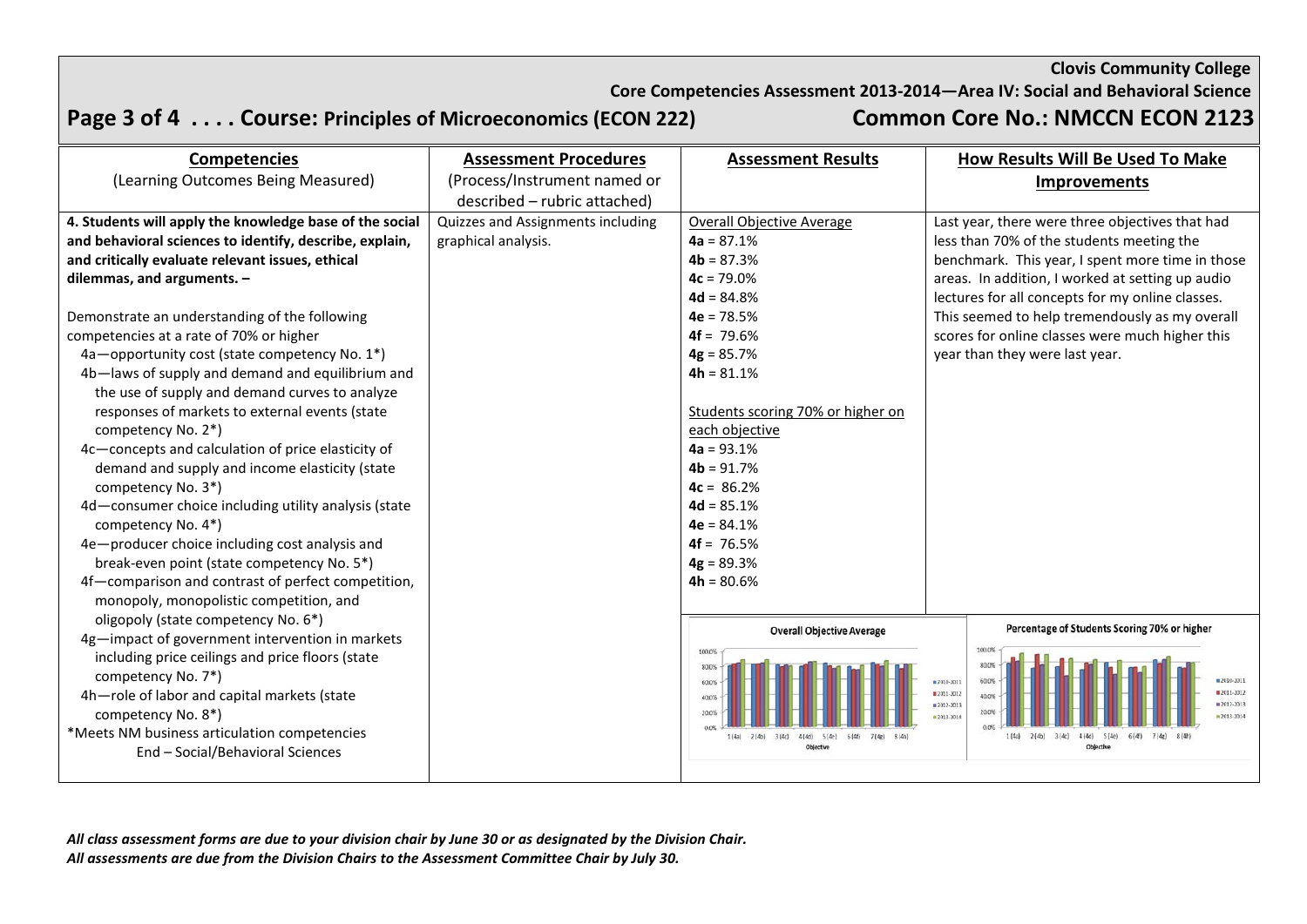## **Page 4 of 4 . . . . Course: Principles of Microeconomics (ECON 222) Common Core No.: NMCCN ECON 2123**

## **NM Business Articulation Competencies for Principles of Microeconomics**

Students should demonstrate an understanding of:

- 1. the concepts of opportunity cost
- 2. the laws of supply and demand and equilibrium and the use of supply and demand curves to analyze responses of markets to external events
- 3. the concepts and calculation of the price elasticity of demand and supply and income elasticity
- 4. consumer choice including utility analysis
- 5. producer choice including cost analysis and break-even point
- 6. the comparison and contrast of the following market structures: perfect competition, monopoly, monopolistic competition, and oligopoly
- 7. the impact of government intervention in markets including price ceilings and price floors; the impact of takes and antitrust
- 8. the role of labor and capital markets

| <b>Faculty Member Completing Assessment:</b> | Robin Kuvkendall | 2014<br>June ? | 1191'        |
|----------------------------------------------|------------------|----------------|--------------|
|                                              | Name             | <b>Date</b>    | Phone Number |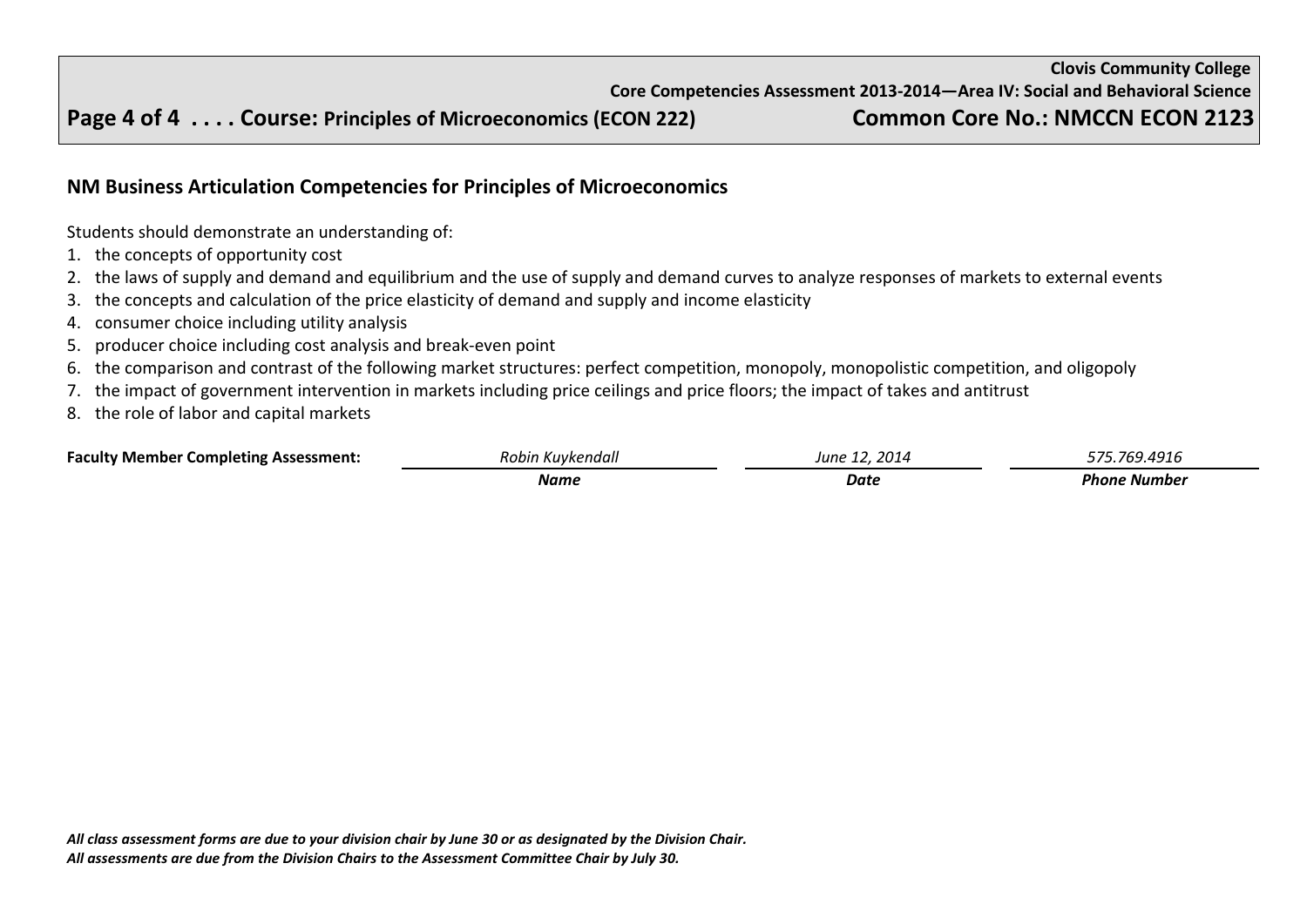### **NM Common Core General Education Competencies**

**Area IV—Social and Behavioral Sciences**

5 = 100% - 90% 4 = 89% - 80% 3 = 79% - 70% 2 = 69% -60% 1 = Below 60%

### **Summer 2013 Fall 2013**

|                              | <b>Assignment 1</b> |          |                 | <b>Assignment 2</b> |                 | <b>Assignment 3</b> |                        |
|------------------------------|---------------------|----------|-----------------|---------------------|-----------------|---------------------|------------------------|
|                              | F <sub>2F</sub>     | Online   | F <sub>2F</sub> | Online              | F <sub>2F</sub> | Online              |                        |
| 5                            |                     | 3        |                 | 4                   |                 | 5                   | 5                      |
| 4                            |                     | 3        |                 |                     |                 |                     | 4                      |
| 3                            |                     | $\Omega$ |                 | $\Omega$            |                 | $\Omega$            | 3                      |
| $\overline{2}$               |                     |          |                 | $\Omega$            |                 | 0                   | $\mathbf{2}$           |
|                              |                     | $\Omega$ |                 |                     |                 | 0                   |                        |
| Total #                      | $\mathbf 0$         |          | 0               | 6                   |                 |                     | Total #                |
| <b>Students</b>              |                     |          |                 |                     | $\mathbf 0$     | 6                   | <b>Students</b>        |
| Average                      |                     | 4.14     |                 | 4.00                |                 | 4.83                | Average                |
| % of students<br>3 or higher | 85.7%               |          |                 | 83.3%               |                 | 100.0%              | % of stuc<br>3 or high |

### **F2F Online F2F Online F2F Online F2F Online F2F Online F2F Online 5** 3 4 5 **5** 6 4 7 5 7 6 **4 1 4 1 4 1 4 1 1 1 1 1 1 1 1 1 3** 0 0 0 **3** 3 1 2 0 1 0 **2** 1 0 0 **2** 1 1 0 1 0 0 **1** 0 1 0 **1** 0 0 0 0 0 0 **Total # Students** 10 7 12 7 9 7 **% of students 3 or higher 88.2% 94.7% 100.0% Assignment 1 Assignment 2 Assignment 3**<br> **F2F** *CONTER* **CONTER 2F** *CONTER* **2F** *CONTER* **CONTER 4.12 4.42 4.75**

### **Spring 2014 Composite 2013-2014**

|                              |                 | <b>Assignment 1</b> |                 | <b>Assignment 2</b> |                 | <b>Assignment 3</b> |                            |
|------------------------------|-----------------|---------------------|-----------------|---------------------|-----------------|---------------------|----------------------------|
|                              | F <sub>2F</sub> | Online              | F <sub>2F</sub> | Online              | F <sub>2F</sub> | Online              |                            |
| 5                            |                 | 8                   |                 | 9                   |                 | 10                  | 5                          |
| 4                            |                 | 3                   |                 | 2                   |                 | 0                   | 4                          |
| 3                            |                 |                     |                 | $\Omega$            |                 |                     | 3                          |
| 2                            |                 | 0                   |                 | O                   |                 | $\Omega$            | $\overline{2}$             |
|                              |                 | 0                   |                 | $\Omega$            |                 | 0                   | 1                          |
| Total #<br><b>Students</b>   | 0               | 12                  | $\mathbf 0$     | 11                  | $\mathbf 0$     | 11                  | Total #<br><b>Students</b> |
| Average                      | 4.58            |                     |                 | 4.82                |                 | 4.82                | Average                    |
| % of students<br>3 or higher |                 | 100.0%              |                 | 100.0%              |                 | 100.0%              | % of stuc<br>3 or high     |

| <b>Comparison Data for Competencies 1-3</b> |      |                        |                                                             |                              |        |         |  |  |  |  |  |  |
|---------------------------------------------|------|------------------------|-------------------------------------------------------------|------------------------------|--------|---------|--|--|--|--|--|--|
|                                             |      |                        |                                                             | % of Students Scoring 70% or |        |         |  |  |  |  |  |  |
| Competency                                  |      | <b>Overall Average</b> |                                                             | higher (3)                   |        |         |  |  |  |  |  |  |
|                                             |      |                        | 2011-2012 2012-2013 2013-2014 2011-2012 2012-2013 2013-2014 |                              |        |         |  |  |  |  |  |  |
|                                             | 4.73 | 3.95                   | 4.28                                                        | 95.70%                       | 81.10% | 91.67%  |  |  |  |  |  |  |
|                                             | 4.52 | 4.58                   | 4.47                                                        | 91.30%                       | 93.50% | 94.44%  |  |  |  |  |  |  |
|                                             | 4.18 | 4.41                   | 4.79                                                        | 88.20%                       | 86.40% | 100.00% |  |  |  |  |  |  |





|                |                 | <b>Assignment 1</b> |                 | <b>Assignment 2</b> |                 | <b>Assignment 3</b> |                              | <b>Assignment 1</b><br><b>Assignment 2</b> |        |                 | <b>Assignment 3</b> |                 |          |
|----------------|-----------------|---------------------|-----------------|---------------------|-----------------|---------------------|------------------------------|--------------------------------------------|--------|-----------------|---------------------|-----------------|----------|
|                | F <sub>2F</sub> | Online              | F <sub>2F</sub> | Online              | F <sub>2F</sub> | Online              |                              | F <sub>2F</sub>                            | Online | F <sub>2F</sub> | Online              | F <sub>2F</sub> | Online   |
|                |                 | 8                   |                 | q                   |                 | 10                  |                              | 6                                          | 15     |                 | 18                  |                 | 21       |
|                |                 | 3                   |                 |                     |                 | 0                   | 4                            | $\Omega$                                   |        |                 | 4                   |                 |          |
|                |                 |                     |                 |                     |                 |                     |                              | 3                                          |        |                 | 0                   |                 |          |
|                |                 | $\mathbf 0$         |                 |                     |                 | 0                   |                              |                                            | h      |                 |                     | 0               | 0        |
|                |                 | $\mathbf 0$         |                 |                     |                 | 0                   |                              | $\Omega$                                   | 0      |                 |                     | $\Omega$        | $\Omega$ |
| ts             | 0               | 12                  | 0               | 11                  | 0               | 11                  | Total #<br><b>Students</b>   | 10                                         | 26     | 12              | 24                  | 9               | 24       |
| e              |                 | 4.58                |                 | 4.82                |                 | 4.82                | Average                      |                                            | 4.28   |                 | 4.47                |                 | 4.79     |
| udents<br>zher |                 | 100.0%              |                 | 100.0%              |                 | 100.0%              | % of students<br>3 or higher |                                            | 91.7%  |                 | 94.4%               |                 | 100.0%   |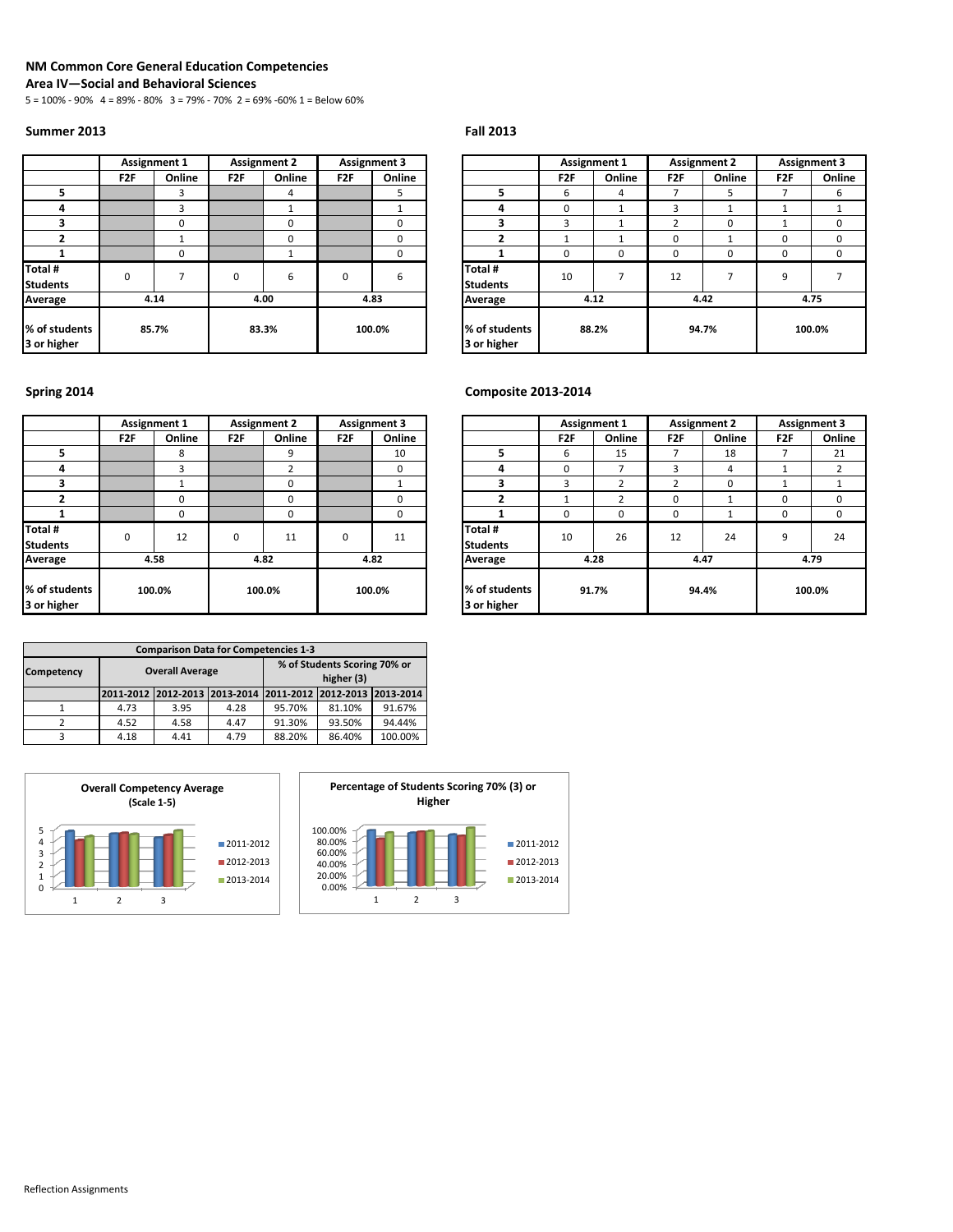## **ECON 222-Summer 2013**

|                     |                 |                           | <b>Aplia Assignments</b>                |                                |                       |                           |                              |                                |                       |       |        |
|---------------------|-----------------|---------------------------|-----------------------------------------|--------------------------------|-----------------------|---------------------------|------------------------------|--------------------------------|-----------------------|-------|--------|
|                     |                 |                           | ECON 222-201 (Face-to-Face) NOT OFFERED |                                |                       |                           | <b>ECON 222-2N0 (Online)</b> |                                |                       |       |        |
| Objective           |                 | <b>Avg Class</b><br>Score | # Students<br>Completing                | # Students<br>Passed w/<br>70% | % Passing<br>with 70% | <b>Avg Class</b><br>Score | # Students<br>Completing     | # Students<br>Passed w/<br>70% | % Passing<br>with 70% |       |        |
| State Obj 1 Ch 1    |                 |                           |                                         |                                | #DIV/0!               | 86.7                      | 8                            | 7                              | 87.5%                 | 88.5% | 93.8%  |
| (4a)                | Ch <sub>2</sub> |                           |                                         |                                | #DIV/0!               | 90.2                      | 8                            | 8                              | 100.0%                |       |        |
| State Obj 2         | Ch <sub>3</sub> |                           |                                         |                                | #DIV/0!               | 79.1                      | 9                            | 7                              | 77.8%                 |       |        |
|                     | Ch <sub>4</sub> |                           |                                         |                                | #DIV/0!               | 87.7                      | 9                            | 8                              | 88.9%                 | 85.8% | 100.0% |
| (4b)                | Ch <sub>5</sub> |                           |                                         |                                | #DIV/0!               | 90.6                      | 7                            | 7                              | 100.0%                |       |        |
| State Obj 3         | Ch <sub>6</sub> |                           |                                         |                                | #DIV/0!               | 81.9                      | 9                            | 8                              | 88.9%                 | 81.9% | 88.9%  |
| State Obj 4<br>(4d) | Ch <sub>7</sub> |                           |                                         |                                | #DIV/0!               | 93.1                      | 7                            | $\overline{7}$                 | 100.0%                | 93.1% | 100.0% |
| State Obj 5         |                 |                           |                                         |                                |                       |                           |                              |                                |                       | 84.4% | 85.7%  |
| (4e)                | Ch <sub>8</sub> |                           |                                         |                                | #DIV/0!               | 84.4                      | 7                            | 6                              | 85.7%                 |       |        |
| State Obj 6         | Ch <sub>9</sub> |                           |                                         |                                | #DIV/0!               | 84.8                      | 8                            | 6                              | 75.0%                 |       |        |
| (4f)                | Ch 10           |                           |                                         |                                | #DIV/0!               | 86.5                      | 8                            | 7                              | 87.5%                 | 87.1  | 87.5%  |
|                     | Ch 11           |                           |                                         |                                | #DIV/0!               | 90.0                      | 8                            | 8                              | 100.0%                |       |        |
| State Obj 7         | Ch 12           |                           |                                         |                                | #DIV/0!               | 87.2                      | 8                            | $\overline{7}$                 | 87.5%                 | 87.2% | 87.5%  |
| State Obj 8         | Ch 13           |                           |                                         |                                | #DIV/0!               | 76.7                      | 8                            | 6                              | 75.0%                 | 82.9% |        |
| (4h)                | Ch 14           |                           |                                         |                                | #DIV/0!               | 89.0                      | 8                            | 8                              | 100.0%                |       | 87.5%  |

 $\overline{\phantom{0}}$ 

|                     |                 |                    | ECON 222-201 (Face-to-Face) NOT OFFERED |                                |                       |                           | <b>ECON 222-2N0 (Online)</b> |                                |                       |       |       |
|---------------------|-----------------|--------------------|-----------------------------------------|--------------------------------|-----------------------|---------------------------|------------------------------|--------------------------------|-----------------------|-------|-------|
| <b>Objective</b>    |                 | Avg Class<br>Score | # Students<br>Completing                | # Students<br>Passed w/<br>70% | % Passing<br>with 70% | <b>Avg Class</b><br>Score | # Students<br>Completing     | # Students<br>Passed w/<br>70% | % Passing<br>with 70% |       |       |
| State Obj 1         | Ch <sub>1</sub> |                    |                                         |                                | #DIV/0!               | 87.5                      | 8                            | 7                              | 87.5%                 | 87.2% | 87.5% |
| (4a)                | Ch <sub>2</sub> |                    |                                         |                                | #DIV/0!               | 86.9                      | 8                            | 7                              | 87.5%                 |       |       |
| State Obj 2         | Ch <sub>3</sub> |                    |                                         |                                | #DIV/0!               | 86.7                      | 9                            | 8                              | 88.9%                 |       |       |
| (4b)                | Ch <sub>4</sub> |                    |                                         |                                | #DIV/0!               | 82.5                      | 8                            | 7                              | 87.5%                 | 85.2% | 87.5% |
|                     | Ch <sub>5</sub> |                    |                                         |                                | #DIV/0!               | 86.3                      | 8                            | 7                              | 87.5%                 |       |       |
| State Obj 3<br>(4c) | Ch <sub>6</sub> |                    |                                         |                                | #DIV/0!               | 89.3                      | 7                            | 6                              | 85.7%                 | 89.3% | 85.7% |
| State Obj 4<br>(4d) | Ch <sub>7</sub> |                    |                                         |                                | #DIV/0!               | 76.3                      | 8                            | 6                              | 75.0%                 | 76.3% | 75.0% |
| State Obj 5<br>(4e) | Ch <sub>8</sub> |                    |                                         |                                | #DIV/0!               | 80.0                      | 8                            | 6                              | 75.0%                 | 80.0% | 75.0% |
| State Obj 6         | Ch <sub>9</sub> |                    |                                         |                                | #DIV/0!               | 75.0                      | 9                            | 6                              | 66.7%                 |       |       |
| (4f)                | Ch 10           |                    |                                         |                                | #DIV/0!               | 84.3                      | 7                            | 7                              | 100.0%                | 80.0  | 79.2% |
|                     | Ch 11           |                    |                                         |                                | #DIV/0!               | 80.6                      | 8                            | 6                              | 75.0%                 |       |       |
| State Obj 7         | Ch 12           |                    |                                         |                                | #DIV/0!               | 78.8                      | 8                            | 6                              | 75.0%                 | 78.8% | 75.0% |
| State Obj 8         | Ch 13           |                    |                                         |                                | #DIV/0!               | 76.9                      | 8                            | 5                              | 62.5%                 | 81.3% | 75.0% |
| (4h)                | Ch 14           |                    |                                         |                                | #DIV/0!               | 85.6                      | 8                            | 7                              | 87.5%                 |       |       |

|                               | <b>Composite Summer 2013</b>                  |                                        |  |  |  |  |  |  |  |  |  |
|-------------------------------|-----------------------------------------------|----------------------------------------|--|--|--|--|--|--|--|--|--|
| <b>Objective</b>              | <b>Overall</b><br><b>Objective</b><br>Average | % of Students Scoring<br>70% or higher |  |  |  |  |  |  |  |  |  |
| State Obj 1<br>4a             | 87.8%                                         | 90.6%                                  |  |  |  |  |  |  |  |  |  |
| State Obj 2<br>4 <sub>b</sub> | 85.5%                                         | 88.0%                                  |  |  |  |  |  |  |  |  |  |
| State Obj 3<br>4c             | 85.6%                                         | 87.5%                                  |  |  |  |  |  |  |  |  |  |
| State Obj 4<br>44             | 84.7%                                         | 86.7%                                  |  |  |  |  |  |  |  |  |  |
| State Obj 5<br>4e             | 82.2%                                         | 85.7%                                  |  |  |  |  |  |  |  |  |  |
| State Obj 6<br>4f             | 83.5%                                         | 83.3%                                  |  |  |  |  |  |  |  |  |  |
| State Obj 7<br>4g             | 83.0%                                         | 81.3%                                  |  |  |  |  |  |  |  |  |  |
| State Obj 8<br>4h             | 82.1%                                         | 81.3%                                  |  |  |  |  |  |  |  |  |  |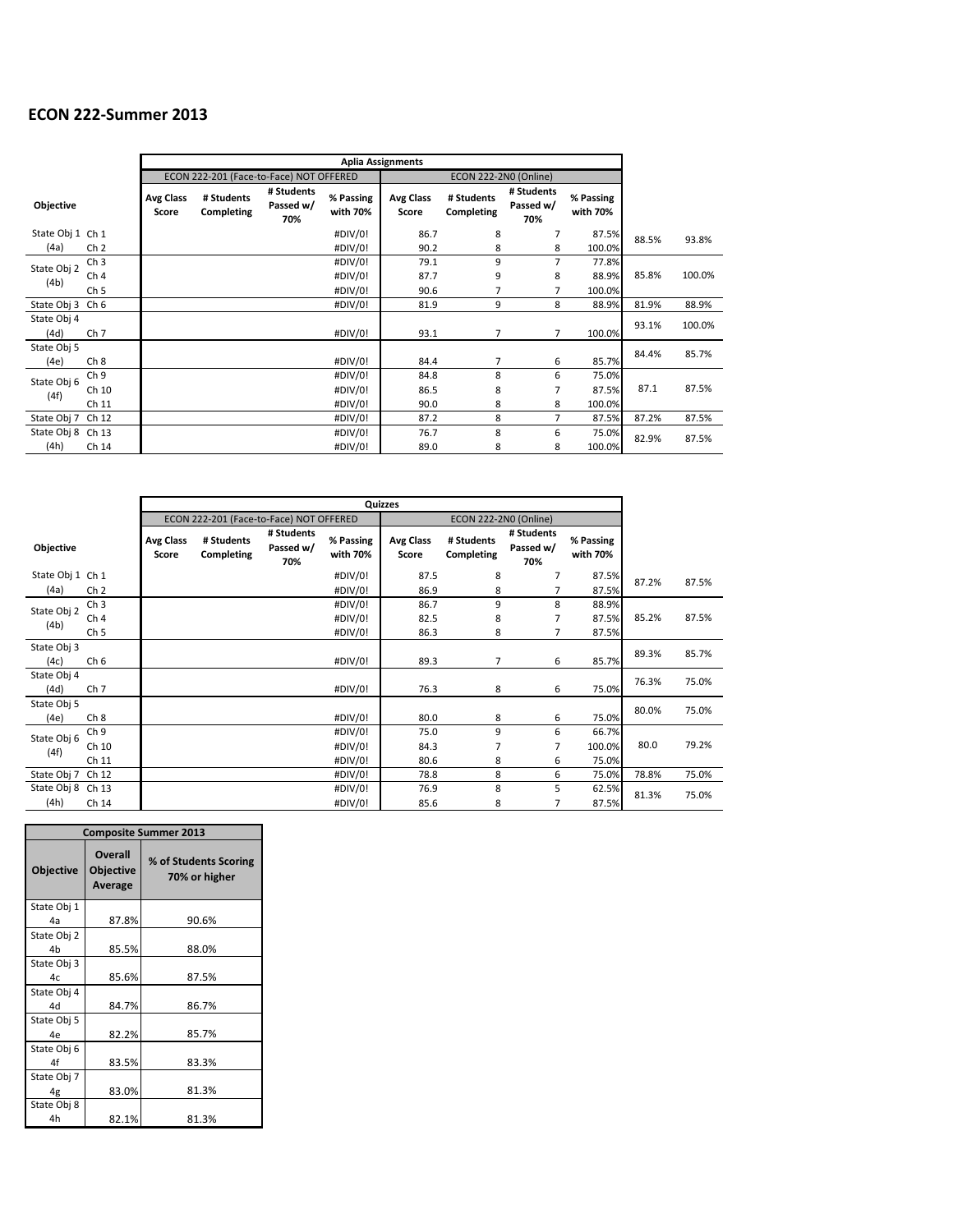## **ECON 222-Fall 2013**

|                     |                                                       |                           |                             |                                |                            | <b>Aplia Assignments</b>  |                          |                                |                            |       |        |
|---------------------|-------------------------------------------------------|---------------------------|-----------------------------|--------------------------------|----------------------------|---------------------------|--------------------------|--------------------------------|----------------------------|-------|--------|
|                     |                                                       |                           | ECON 222-301 (Face-to-Face) |                                |                            |                           |                          | ECON 222-3N0 (Online)          |                            |       |        |
| <b>Objective</b>    |                                                       | <b>Avg Class</b><br>Score | # Students<br>Completing    | # Students<br>Passed w/<br>70% | % Passing<br>with 70%      | <b>Avg Class</b><br>Score | # Students<br>Completing | # Students<br>Passed w/<br>70% | % Passing<br>with 70%      |       |        |
| State Obj 1<br>(4a) | Ch <sub>1</sub><br>Ch <sub>2</sub>                    | 92.06<br>89.24            | 14<br>14                    | 14<br>12                       | 100.0%<br>85.7%            | 83.01<br>88.45            | 8<br>8                   | 8<br>8                         | 100.0%<br>100.0%           | 88.2% | 95.5%  |
| State Obj 2<br>(4b) | Ch <sub>3</sub><br>Ch <sub>4</sub><br>Ch <sub>5</sub> | 94.24<br>95.34<br>93.53   | 14<br>14<br>13              | 14<br>14<br>13                 | 100.0%<br>100.0%<br>100.0% | 87.29<br>87.11<br>86.17   | 8<br>8<br>7              | 8<br>8<br>7                    | 100.0%<br>100.0%<br>100.0% | 90.6% | 100.0% |
| State Obj 3         | Ch <sub>6</sub>                                       | 83.32                     | 14                          | 11                             | 78.6%                      | 81.71                     | 8                        | 8                              | 100.0%                     | 82.5% | 86.4%  |
| State Obj 4<br>(4d) | Ch <sub>7</sub>                                       | 88.27                     | 14                          | 14                             | 100.0%                     | 79.64                     | $\overline{7}$           | 6                              | 85.7%                      | 84.0% | 95.2%  |
| State Obj 5<br>(4e) | Ch <sub>8</sub>                                       | 80.71                     | 14                          | 10                             | 71.4%                      | 85.11                     | $\overline{7}$           | 7                              | 100.0%                     | 82.9% | 81.0%  |
| State Obj 6<br>(4f) | Ch <sub>9</sub><br>Ch 10<br>Ch 11                     | 79.41<br>85.12<br>83.24   | 12<br>13<br>14              | 10<br>12<br>12                 | 83.3%<br>92.3%<br>85.7%    | 72.15<br>81.91<br>75.14   | 8<br>8<br>8              | 5<br>7<br>6                    | 62.5%<br>87.5%<br>75.0%    | 79.5  | 82.5%  |
| State Obj 7         | Ch 12                                                 | 90.18                     | 13                          | 12                             | 92.3%                      | 85.18                     | 8                        | 8                              | 100.0%                     | 87.7% | 95.2%  |
| State Obj 8<br>(4h) | Ch 13<br>Ch 14                                        | 87.34<br>90.33            | 13<br>14                    | 11<br>13                       | 84.6%<br>92.9%             | 79.49<br>88.81            | $\overline{7}$<br>7      | 6<br>7                         | 85.7%<br>100.0%            | 86.5% | 90.2%  |

 $\overline{\phantom{a}}$ 

 $\overline{\phantom{0}}$ 

|                     |                 |                           | ECON 222-301 (Face-to-Face) |                                |                       |                           | ECON 222-3N0 (Online)    |                                |                       |       |        |
|---------------------|-----------------|---------------------------|-----------------------------|--------------------------------|-----------------------|---------------------------|--------------------------|--------------------------------|-----------------------|-------|--------|
| <b>Objective</b>    |                 | <b>Avg Class</b><br>Score | # Students<br>Completing    | # Students<br>Passed w/<br>70% | % Passing<br>with 70% | <b>Avg Class</b><br>Score | # Students<br>Completing | # Students<br>Passed w/<br>70% | % Passing<br>with 70% |       |        |
| State Obj 1         | Ch <sub>1</sub> | 89.27                     | 14                          | 14                             | 100.0%                | 86.25                     | 8                        | 8                              | 100.0%                | 86.0% | 95.5%  |
| (4a)                | Ch <sub>2</sub> | 83.57                     | 14                          | 13                             | 92.9%                 | 85                        | 8                        | 7                              | 87.5%                 |       |        |
| State Obj 2         | Ch <sub>3</sub> | 83.6                      | 14                          | 12                             | 85.7%                 | 82.5                      | 8                        | $\overline{7}$                 | 87.5%                 |       |        |
| (4b)                | Ch <sub>4</sub> | 86.92                     | 13                          | 12                             | 92.3%                 | 75.63                     | 8                        | 6                              | 75.0%                 | 81.9% | 90.0%  |
|                     | Ch <sub>5</sub> | 85.77                     | 13                          | 12                             | 92.3%                 | 77.14                     | 7                        | 6                              | 85.7%                 |       |        |
| State Obj 3<br>(4c) | Ch <sub>6</sub> | 74.58                     | 12                          | 18                             | 150.0%                | 71.88                     | 8                        | 3                              | 37.5%                 | 73.2% | 105.0% |
| State Obj 4<br>(4d) | Ch <sub>7</sub> | 92.5                      | 14                          | 12                             | 85.7%                 | 68.57                     | $\overline{7}$           | $\overline{4}$                 | 57.1%                 | 80.5% | 76.2%  |
| State Obj 5<br>(4e) | Ch <sub>8</sub> | 75.71                     | 14                          | 11                             | 78.6%                 | 70.71                     | $\overline{7}$           | 4                              | 57.1%                 | 73.2% | 71.4%  |
| State Obj 6         | Ch <sub>9</sub> | 80.45                     | 11                          | $\overline{7}$                 | 63.6%                 | 60                        | 8                        | $\overline{2}$                 | 25.0%                 |       |        |
| (4f)                | Ch 10           | 82.08                     | 12                          | 8                              | 66.7%                 | 74.38                     | 8                        | 6                              | 75.0%                 | 74.9  | 67.8%  |
|                     | Ch 11           | 76.92                     | 13                          | 12                             | 92.3%                 | 75.71                     | $\overline{7}$           | 5                              | 71.4%                 |       |        |
| State Obj 7         | Ch 12           | 85.38                     | 13                          | 12                             | 92.3%                 | 79.38                     | 8                        | 6                              | 75.0%                 | 82.4% | 85.7%  |
| State Obj 8         | Ch 13           | 76.43                     | 14                          | 11                             | 78.6%                 | 68.57                     | $\overline{7}$           | 3                              | 42.9%                 | 73.0% | 65.9%  |
| (4h)                | Ch 14           | 77.86                     | 14                          | 10                             | 71.4%                 | 69.17                     | 6                        | 3                              | 50.0%                 |       |        |

|                               | <b>Composite Fall 2013</b>                    |                                        |  |  |  |  |  |  |  |  |  |
|-------------------------------|-----------------------------------------------|----------------------------------------|--|--|--|--|--|--|--|--|--|
| <b>Objective</b>              | <b>Overall</b><br><b>Objective</b><br>Average | % of Students Scoring<br>70% or higher |  |  |  |  |  |  |  |  |  |
| State Obj 1<br>4a             | 87.1%                                         | 95.5%                                  |  |  |  |  |  |  |  |  |  |
| State Obj 2<br>4h             | 86.3%                                         | 93.7%                                  |  |  |  |  |  |  |  |  |  |
| State Obj 3<br>4 <sub>c</sub> | 77.9%                                         | 95.2%                                  |  |  |  |  |  |  |  |  |  |
| State Obj 4<br>44             | 82.2%                                         | 85.7%                                  |  |  |  |  |  |  |  |  |  |
| State Obj 5<br>4e             | 78.1%                                         | 92.7%                                  |  |  |  |  |  |  |  |  |  |
| State Obj 6<br>4f             | 77.2%                                         | 75.4%                                  |  |  |  |  |  |  |  |  |  |
| State Obj 7<br>4g             | 85.0%                                         | 90.5%                                  |  |  |  |  |  |  |  |  |  |
| State Obj 8<br>4h             | 79.8%                                         | 78.0%                                  |  |  |  |  |  |  |  |  |  |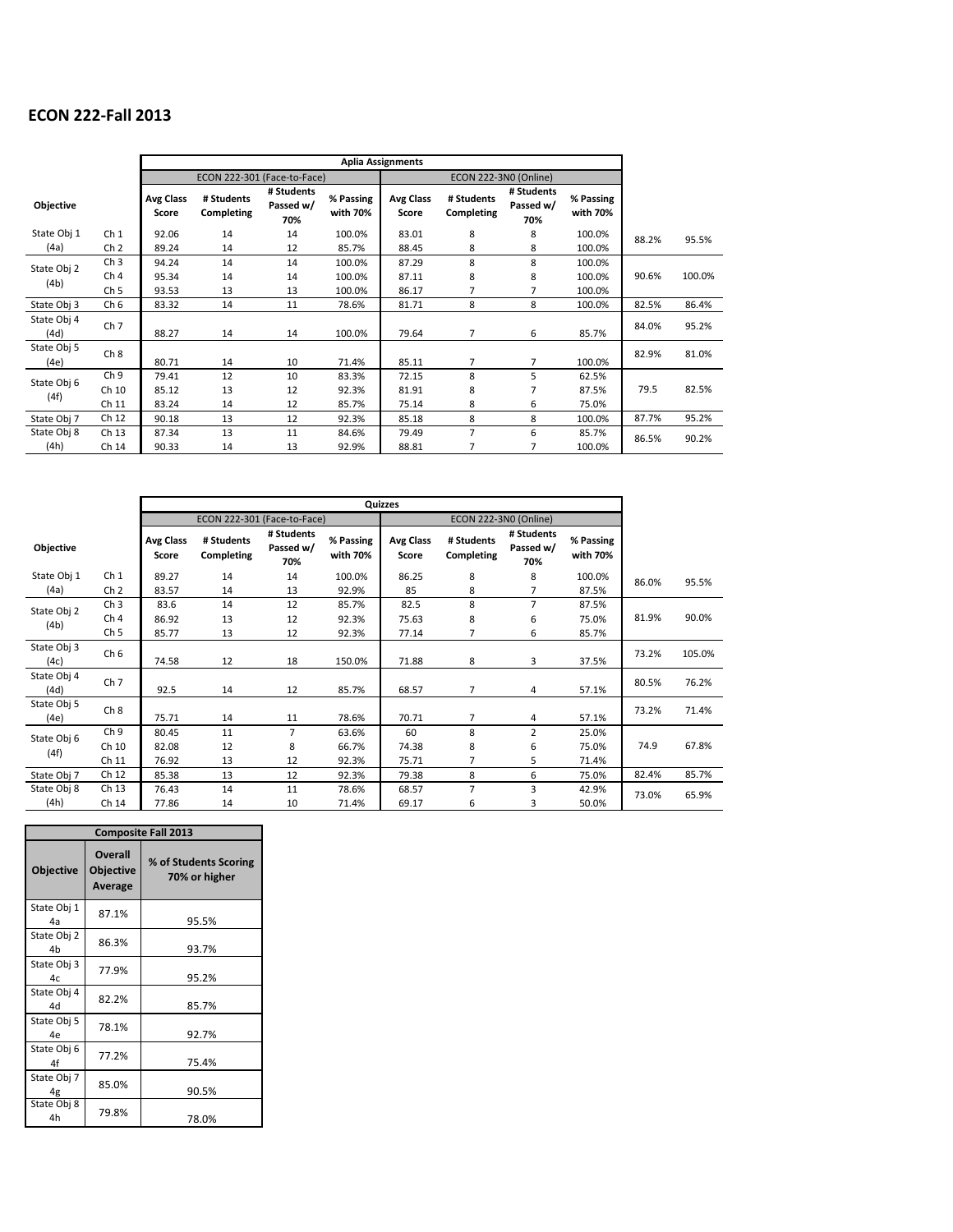## **ECON 222-Spring 2014**

|                     |                 |                           | ECON 222-101 (Face-to-Face) NOT OFFERED |                                |                       |                           | ECON 222-1N0 (Online)    |                                |                       |       |        |
|---------------------|-----------------|---------------------------|-----------------------------------------|--------------------------------|-----------------------|---------------------------|--------------------------|--------------------------------|-----------------------|-------|--------|
| <b>Objective</b>    |                 | <b>Avg Class</b><br>Score | # Students<br>Completing                | # Students<br>Passed w/<br>70% | % Passing<br>with 70% | <b>Avg Class</b><br>Score | # Students<br>Completing | # Students<br>Passed w/<br>70% | % Passing<br>with 70% |       |        |
| State Obj 1         | Ch <sub>1</sub> |                           |                                         |                                | #DIV/0!               | 85.7                      | 14                       | 13                             | 92.9%                 | 85.0% | 93.1%  |
| (4a)                | Ch <sub>2</sub> |                           |                                         |                                | #DIV/0!               | 84.2                      | 15                       | 14                             | 93.3%                 |       |        |
| State Obj 2         | Ch <sub>3</sub> |                           |                                         |                                | #DIV/0!               | 89.6                      | 15                       | 15                             | 100.0%                |       |        |
| (4b)                | Ch <sub>4</sub> |                           |                                         |                                | #DIV/0!               | 90.1                      | 15                       | 15                             | 100.0%                | 89.5% | 100.0% |
|                     | Ch <sub>5</sub> |                           |                                         |                                | #DIV/0!               | 88.9                      | 15                       | 15                             | 100.0%                |       |        |
| State Obj 3<br>(4c) | Ch <sub>6</sub> |                           |                                         |                                | #DIV/0!               | 79.2                      | 15                       | 12                             | 80.0%                 | 79.2% | 80.0%  |
| State Obj 4<br>(4d) | Ch <sub>7</sub> |                           |                                         |                                | #DIV/0!               | 82.5                      | 15                       | 13                             | 86.7%                 | 82.5% | 86.7%  |
| State Obj 5<br>(4e) | Ch 8            |                           |                                         |                                | #DIV/0!               | 80.2                      | 13                       | 10                             | 76.9%                 | 80.2% | 76.9%  |
| State Obj 6         | Ch <sub>9</sub> |                           |                                         |                                | #DIV/0!               | 79.2                      | 13                       | 10                             | 76.9%                 |       |        |
| (4f)                | Ch 10           |                           |                                         |                                | #DIV/0!               | 79.7                      | 13                       | 10                             | 76.9%                 | 81.9  | 78.9%  |
|                     | Ch 11           |                           |                                         |                                | #DIV/0!               | 86.9                      | 12                       | 10                             | 83.3%                 |       |        |
| State Obj 7         | Ch 12           |                           |                                         |                                | #DIV/0!               | 86.4                      | 13                       | 12                             | 92.3%                 | 86.4% | 92.3%  |
| State Obj 8         | Ch 13           |                           |                                         |                                | #DIV/0!               | 85.5                      | 13                       | 12                             | 92.3%                 | 87.3% | 96.2%  |
| (4h)                | Ch 14           |                           |                                         |                                | #DIV/0!               | 89.1                      | 13                       | 13                             | 100.0%                |       |        |

L,

|                     |                 |                           | ECON 222-101 (Face-to-Face) |                                |                       |                           | <b>ECON 222-1N0 (Online)</b> |                                |                       |       |       |
|---------------------|-----------------|---------------------------|-----------------------------|--------------------------------|-----------------------|---------------------------|------------------------------|--------------------------------|-----------------------|-------|-------|
| <b>Objective</b>    |                 | <b>Avg Class</b><br>Score | # Students<br>Completing    | # Students<br>Passed w/<br>70% | % Passing<br>with 70% | <b>Avg Class</b><br>Score | # Students<br>Completing     | # Students<br>Passed w/<br>70% | % Passing<br>with 70% |       |       |
| State Obj 1         | Ch <sub>1</sub> |                           |                             |                                | #DIV/0!               | 86.3                      | 12                           | 11                             | 91.7%                 | 82.1% | 88.5% |
| (4a)                | Ch <sub>2</sub> |                           |                             |                                | #DIV/0!               | 77.9                      | 14                           | 12                             | 85.7%                 |       |       |
| State Obj 2         | Ch <sub>3</sub> |                           |                             |                                | #DIV/0!               | 80.1                      | 15                           | 11                             | 73.3%                 |       |       |
| (4b)                | Ch <sub>4</sub> |                           |                             |                                | #DIV/0!               | 79.7                      | 15                           | 12                             | 80.0%                 | 81.8% | 92.9% |
|                     | Ch <sub>5</sub> |                           |                             |                                | #DIV/0!               | 85.7                      | 14                           | 13                             | 92.9%                 |       |       |
| State Obj 3<br>(4c) | Ch <sub>6</sub> |                           |                             |                                | #DIV/0!               | 70.0                      | 14                           | 9                              | 64.3%                 | 70.0% | 64.3% |
| State Obj 4<br>(4d) | Ch <sub>7</sub> |                           |                             |                                | #DIV/0!               | 75.3                      | 15                           | 12                             | 80.0%                 | 75.3% | 80.0% |
| State Obj 5<br>(4e) | Ch <sub>8</sub> |                           |                             |                                | #DIV/0!               | 72.9                      | 14                           | 11                             | 78.6%                 | 72.9% | 78.6% |
| State Obj 6         | Ch <sub>9</sub> |                           |                             |                                | #DIV/0!               | 65.4                      | 14                           | 8                              | 57.1%                 |       |       |
|                     | Ch 10           |                           |                             |                                | #DIV/0!               | 76.7                      | 12                           | 10                             | 83.3%                 | 72.4  | 69.2% |
| (4f)                | Ch 11           |                           |                             |                                | #DIV/0!               | 75.0                      | 13                           | 9                              | 69.2%                 |       |       |
| State Obj 7         | Ch 12           |                           |                             |                                | #DIV/0!               | 84.2                      | 13                           | 12                             | 92.3%                 | 84.2% | 92.3% |
| State Obj 8         | Ch 13           |                           |                             |                                | #DIV/0!               | 68.5                      | 13                           | 8                              | 61.5%                 | 70.9% | 72.0% |
| (4h)                | Ch 14           |                           |                             |                                | #DIV/0!               | 73.3                      | 12                           | 10                             | 83.3%                 |       |       |

| <b>Composite Spring 2014</b> |                                               |                                        |  |  |  |  |  |  |  |  |
|------------------------------|-----------------------------------------------|----------------------------------------|--|--|--|--|--|--|--|--|
| <b>Objective</b>             | <b>Overall</b><br><b>Objective</b><br>Average | % of Students Scoring<br>70% or higher |  |  |  |  |  |  |  |  |
| State Obj 1<br>4a            | 83.5%                                         | 90.9%                                  |  |  |  |  |  |  |  |  |
| State Obj 2<br>4h            | 85.7%                                         | 91.0%                                  |  |  |  |  |  |  |  |  |
| State Obj 3<br>4c            | 74.6%                                         | 72.4%                                  |  |  |  |  |  |  |  |  |
| State Obj 4<br>4d            | 78.9%                                         | 83.3%                                  |  |  |  |  |  |  |  |  |
| State Obj 5<br>4e            | 76.6%                                         | 70.4%                                  |  |  |  |  |  |  |  |  |
| State Obj 6<br>4f            | 77.2%                                         | 74.0%                                  |  |  |  |  |  |  |  |  |
| State Obj 7<br>4g            | 85.3%                                         | 92.3%                                  |  |  |  |  |  |  |  |  |
| State Obj 8<br>4h            | 79.1%                                         | 84.3%                                  |  |  |  |  |  |  |  |  |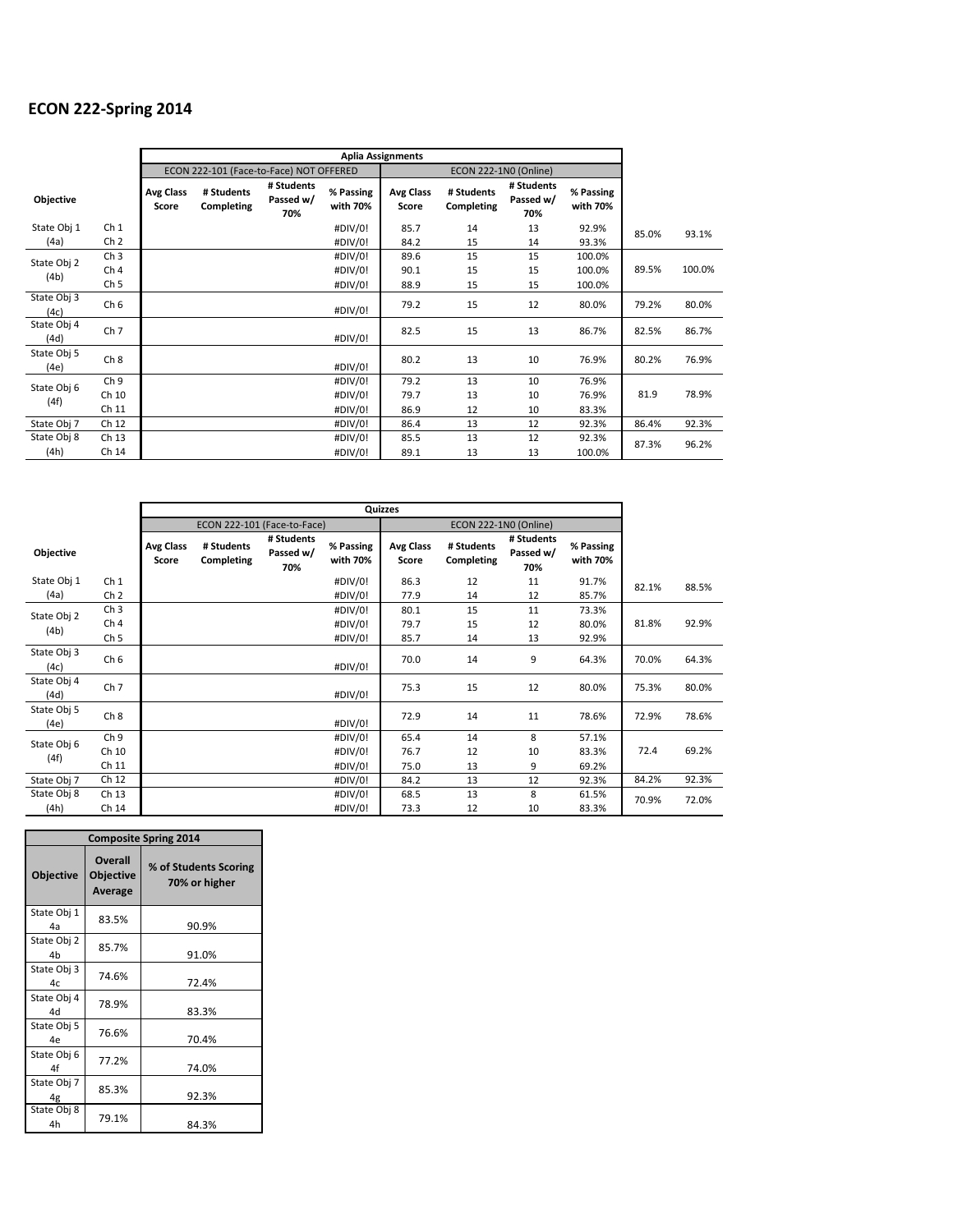## **ECON 222-Composite**

|                     |                 |                           |                                 |                                |                       | <b>Aplia Assignments</b>  |                           |                                |                       |       |        |
|---------------------|-----------------|---------------------------|---------------------------------|--------------------------------|-----------------------|---------------------------|---------------------------|--------------------------------|-----------------------|-------|--------|
|                     |                 |                           | ECON 222 (Face-to-Face Classes) |                                |                       |                           | ECON 222 (Online Classes) |                                |                       |       |        |
| <b>Objective</b>    |                 | <b>Avg Class</b><br>Score | # Students<br>Completing        | # Students<br>Passed w/<br>70% | % Passing<br>with 70% | <b>Avg Class</b><br>Score | # Students<br>Completing  | # Students<br>Passed w/<br>70% | % Passing<br>with 70% |       |        |
| State Obj 1 Ch 1    |                 | 92.06                     | 14                              | 14                             | 100.0%                | 85.1                      | 30                        | 28                             | 93.3%                 | 88.5% | 94.4%  |
| (4a)                | Ch <sub>2</sub> | 89.24                     | 14                              | 12                             | 85.7%                 | 87.6                      | 31                        | 30                             | 96.8%                 |       |        |
| State Obj 2         | Ch <sub>3</sub> | 94.24                     | 14                              | 14                             | 100.0%                | 85.3                      | 32                        | 30                             | 93.8%                 |       |        |
| (4b)                | Ch <sub>4</sub> | 95.34                     | 14                              | 14                             | 100.0%                | 88.3                      | 32                        | 31                             | 96.9%                 | 91.0% | 100.0% |
|                     | Ch <sub>5</sub> | 93.53                     | 13                              | 13                             | 100.0%                | 88.6                      | 29                        | 29                             | 100.0%                |       |        |
| State Obj 3         | Ch <sub>6</sub> | 83.32                     | 14                              | 11                             | 78.6%                 | 80.9                      | 32                        | 28                             | 87.5%                 | 82.1% | 84.8%  |
| State Obj 4<br>(4d) | Ch <sub>7</sub> | 88.27                     | 14                              | 14                             | 100.0%                | 85.1                      | 29                        | 26                             | 89.7%                 | 86.7% | 93.0%  |
| State Obj 5<br>(4e) | Ch 8            | 80.71                     | 14                              | 10                             | 71.4%                 | 83.2                      | 27                        | 23                             | 85.2%                 | 82.0% | 80.5%  |
| State Obj 6         | Ch <sub>9</sub> | 79.41                     | 12                              | 10                             | 83.3%                 | 78.7                      | 29                        | 21                             | 72.4%                 |       |        |
| (4f)                | Ch 10           | 85.12                     | 13                              | 12                             | 92.3%                 | 82.7                      | 29                        | 24                             | 82.8%                 | 82.2% | 82.4%  |
|                     | Ch 11           | 83.24                     | 14                              | 12                             | 85.7%                 | 84.0                      | 28                        | 24                             | 85.7%                 |       |        |
| State Obj 7         | Ch 12           | 90.18                     | 13                              | 12                             | 92.3%                 | 86.3                      | 29                        | 27                             | 93.1%                 | 88.2% | 92.9%  |
| State Obj 8 Ch 13   |                 | 87.34                     | 13                              | 11                             | 84.6%                 | 80.6                      | 28                        | 24                             | 85.7%                 | 86.8% | 91.6%  |
| (4h)                | Ch 14           | 90.33                     | 14                              | 13                             | 92.9%                 | 89.0                      | 28                        | 28                             | 100.0%                |       |        |

|                     |                 |                           | ECON 222 (Face-to-Face Classes) |                                |                       |                           | ECON 222 (Online Classes) |                                |                       |       |       |
|---------------------|-----------------|---------------------------|---------------------------------|--------------------------------|-----------------------|---------------------------|---------------------------|--------------------------------|-----------------------|-------|-------|
| <b>Objective</b>    |                 | <b>Avg Class</b><br>Score | # Students<br>Completing        | # Students<br>Passed w/<br>70% | % Passing<br>with 70% | <b>Avg Class</b><br>Score | # Students<br>Completing  | # Students<br>Passed w/<br>70% | % Passing<br>with 70% |       |       |
| State Obj 1 Ch 1    |                 | 89.27                     | 14                              | 14                             | 100.0%                | 86.7                      | 28                        | 26                             | 92.9%                 | 85.7% | 91.9% |
| (4a)                | Ch <sub>2</sub> | 83.57                     | 14                              | 13                             | 92.9%                 | 83.3                      | 30                        | 26                             | 86.7%                 |       |       |
| State Obj 2         | Ch <sub>3</sub> | 83.6                      | 14                              | 12                             | 85.7%                 | 83.1                      | 32                        | 26                             | 81.3%                 |       |       |
| (4b)                | Ch <sub>4</sub> | 86.92                     | 13                              | 12                             | 92.3%                 | 79.3                      | 31                        | 25                             | 80.6%                 | 84.4% | 90.5% |
|                     | Ch <sub>5</sub> | 85.77                     | 13                              | 12                             | 92.3%                 | 83.0                      | 29                        | 26                             | 89.7%                 |       |       |
| State Obj 3<br>(4c) | Ch <sub>6</sub> | 74.58                     | 12                              | 18                             | 150.0%                | 77.1                      | 29                        | 18                             | 62.1%                 | 75.8% | 87.8% |
| State Obj 4<br>(4d) | Ch <sub>7</sub> | 92.5                      | 14                              | 12                             | 85.7%                 | 73.4                      | 30                        | 22                             | 73.3%                 | 82.9% | 77.3% |
| State Obj 5<br>(4e) | Ch 8            | 75.71                     | 14                              | 11                             | 78.6%                 | 74.5                      | 29                        | 21                             | 72.4%                 | 75.1% | 74.4% |
| State Obj 6         | Ch <sub>9</sub> | 80.45                     | 11                              | $\overline{7}$                 | 63.6%                 | 66.8                      | 31                        | 16                             | 51.6%                 |       |       |
|                     | Ch 10           | 82.08                     | 12                              | 8                              | 66.7%                 | 78.5                      | 27                        | 23                             | 85.2%                 | 77.0% | 70.5% |
| (4f)                | Ch 11           | 76.92                     | 13                              | 12                             | 92.3%                 | 77.1                      | 28                        | 20                             | 71.4%                 |       |       |
| State Obj 7         | Ch 12           | 85.38                     | 13                              | 12                             | 92.3%                 | 80.8                      | 29                        | 24                             | 82.8%                 | 83.1% | 85.7% |
| State Obj 8 Ch 13   |                 | 76.43                     | 14                              | 11                             | 78.6%                 | 71.3                      | 28                        | 16                             | 57.1%                 |       | 69.5% |
| (4h)                | Ch 14           | 77.86                     | 14                              | 10                             | 71.4%                 | 76.0                      | 26                        | 20                             | 76.9%                 | 75.4% |       |

|                  |                                               | All Courses for 2013-2014              |
|------------------|-----------------------------------------------|----------------------------------------|
| <b>Objective</b> | <b>Overall</b><br><b>Objective</b><br>Average | % of Students Scoring<br>70% or higher |
| State Obj 1      |                                               |                                        |
| 4a               | 87.1%                                         | 93.1%                                  |
| State Obj 2      |                                               |                                        |
| 4 <sub>b</sub>   | 87.3%                                         | 91.7%                                  |
| State Obj 3      |                                               |                                        |
| 4c               | 79.0%                                         | 86.2%                                  |
| State Obj 4      |                                               |                                        |
| 4d               | 84.8%                                         | 85.1%                                  |
| State Obj 5      |                                               |                                        |
| 4e               | 78.5%                                         | 84.1%                                  |
| State Obj 6      |                                               |                                        |
| 4f               | 79.6%                                         | 76.5%                                  |
| State Obj 7      |                                               |                                        |
| 4g               | 85.7%                                         | 89.3%                                  |
| State Obj 8      |                                               |                                        |
| 4h               | 81.1%                                         | 80.6%                                  |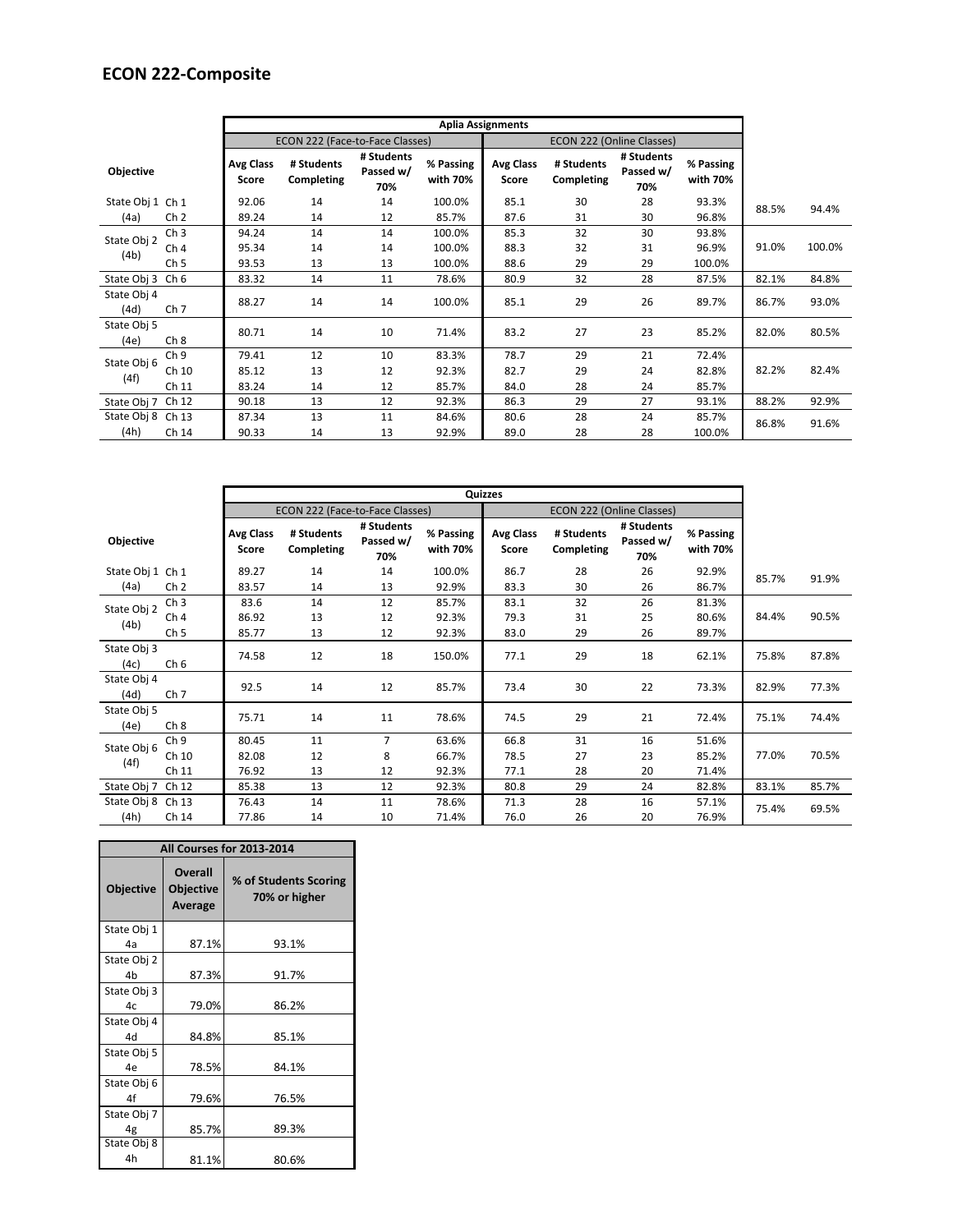### **ECON 222-Online Courses**

|                     |                 | <b>Aplia Assignments</b>  |                                   |                                |                       |                           |                                 |                                |                       |                           |                                   |                                |                       |       |       |
|---------------------|-----------------|---------------------------|-----------------------------------|--------------------------------|-----------------------|---------------------------|---------------------------------|--------------------------------|-----------------------|---------------------------|-----------------------------------|--------------------------------|-----------------------|-------|-------|
|                     |                 |                           | ECON 222-3N0 (Online) Summer 2013 |                                |                       |                           | ECON 222-1N0 (Online) Fall 2013 |                                |                       |                           | ECON 222-1N0 (Online) Spring 2014 |                                |                       |       |       |
| Objective           |                 | <b>Avg Class</b><br>Score | # Students<br>Completing          | # Students<br>Passed w/<br>70% | % Passing<br>with 70% | <b>Avg Class</b><br>Score | # Students<br>Completing        | # Students<br>Passed w/<br>70% | % Passing<br>with 70% | <b>Avg Class</b><br>Score | # Students<br>Completing          | # Students<br>Passed w/<br>70% | % Passing<br>with 70% |       |       |
| State Obj 1 Ch 1    |                 | 86.7                      | 8                                 |                                | 87.5%                 | 83.0                      | 8                               | 8                              | 100.0%                | 85.7                      | 14                                | 13                             | 92.9%                 | 86.4% | 95.1% |
| (4a)                | Ch <sub>2</sub> | 90.2                      | 8                                 | 8                              | 100.0%                | 88.5                      | 8                               | 8                              | 100.0%                | 84.2                      | 15                                | 14                             | 93.3%                 |       |       |
| State Obj 2         | Ch <sub>3</sub> | 79.1                      | 9                                 | $\overline{7}$                 | 77.8%                 | 87.3                      | 8                               | 8                              | 100.0%                | 89.6                      | 15                                | 15                             | 100.0%                |       |       |
| (4b)                | Ch <sub>4</sub> | 87.7                      | 9                                 | 8                              | 88.9%                 | 87.1                      | 8                               | 8                              | 100.0%                | 90.1                      | 15                                | 15                             | 100.0%                | 87.4% | 96.8% |
|                     | Ch <sub>5</sub> | 90.6                      |                                   |                                | 100.0%                | 86.2                      |                                 |                                | 100.0%                | 88.9                      | 15                                | 15                             | 100.0%                |       |       |
| State Obj 3 Ch 6    |                 | 81.9                      | 9                                 | 8                              | 88.9%                 | 81.7                      | 8                               | 8                              | 100.0%                | 79.2                      | 15                                | 12                             | 80.0%                 | 80.9% | 87.5% |
| State Obj 4<br>(4d) | Ch <sub>7</sub> | 93.1                      |                                   | 7                              | 100.0%                | 79.6                      |                                 | 6                              | 85.7%                 | 82.5                      | 15                                | 13                             | 86.7%                 | 85.1% | 89.7% |
| State Obj 5<br>(4e) | Ch 8            | 84.4                      |                                   | 6                              | 85.7%                 | 85.1                      | $\overline{7}$                  | 7                              | 100.0%                | 80.2                      | 13                                | 10                             | 76.9%                 | 83.2% | 85.2% |
| State Obj 6         | Ch <sub>9</sub> | 84.8                      | 8                                 | 6                              | 75.0%                 | 72.2                      | 8                               | 5                              | 62.5%                 | 79.2                      | 13                                | 10                             | 76.9%                 |       |       |
|                     | Ch 10           | 86.5                      | 8                                 |                                | 87.5%                 | 81.9                      | 8                               | 7                              | 87.5%                 | 79.7                      | 13                                | 10                             | 76.9%                 | 81.8% | 80.2% |
| (4f)                | Ch 11           | 90.0                      | 8                                 | 8                              | 100.0%                | 75.1                      | 8                               | 6                              | 75.0%                 | 86.9                      | 12                                | 10                             | 83.3%                 |       |       |
| State Obj 7         | Ch 12           | 87.2                      | 8                                 |                                | 87.5%                 | 85.2                      | 8                               | 8                              | 100.0%                | 86.4                      | 13                                | 12                             | 92.3%                 | 86.3% | 93.1% |
| State Obj 8         | Ch 13           | 76.7                      | 8                                 | 6                              | 75.0%                 | 79.5                      | $\overline{7}$                  | 6                              | 85.7%                 | 85.5                      | 13                                | 12                             | 92.3%                 | 84.8% | 92.9% |
| (4h)                | Ch 14           | 89.0                      | 8                                 | 8                              | 100.0%                | 88.8                      |                                 | 7                              | 100.0%                | 89.1                      | 13                                | 13                             | 100.0%                |       |       |

|                     |                 | Quizzes                   |                                   |                                |                       |                           |                                 |                                |                       |                           |                                   |                                |                       |       |       |
|---------------------|-----------------|---------------------------|-----------------------------------|--------------------------------|-----------------------|---------------------------|---------------------------------|--------------------------------|-----------------------|---------------------------|-----------------------------------|--------------------------------|-----------------------|-------|-------|
|                     |                 |                           | ECON 222-3N0 (Online) Summer 2013 |                                |                       |                           | ECON 222-3N0 (Online) Fall 2013 |                                |                       |                           | ECON 222-1N0 (Online) Spring 2014 |                                |                       |       |       |
| Objective           |                 | <b>Avg Class</b><br>Score | # Students<br>Completing          | # Students<br>Passed w/<br>70% | % Passing<br>with 70% | <b>Avg Class</b><br>Score | # Students<br>Completing        | # Students<br>Passed w/<br>70% | % Passing<br>with 70% | <b>Avg Class</b><br>Score | # Students<br>Completing          | # Students<br>Passed w/<br>70% | % Passing<br>with 70% |       |       |
| State Obj 1 Ch 1    |                 | 87.5                      | 8                                 | $\overline{7}$                 | 87.5%                 | 86.3                      | 8                               | 8                              | 100.0%                | 86.3                      | 12                                | 11                             | 91.7%                 | 85.0% | 89.7% |
| (4a)                | Ch <sub>2</sub> | 86.9                      | 8                                 |                                | 87.5%                 | 85.0                      | 8                               | 7                              | 87.5%                 | 77.9                      | 14                                | 12                             | 85.7%                 |       |       |
| State Obj 2         | Ch <sub>3</sub> | 86.7                      | 9                                 | 8                              | 88.9%                 | 82.5                      | 8                               | $\overline{7}$                 | 87.5%                 | 80.1                      | 15                                | 11                             | 73.3%                 |       |       |
| (4b)                | Ch <sub>4</sub> | 82.5                      | 8                                 |                                | 87.5%                 | 75.6                      | 8                               | 6                              | 75.0%                 | 79.7                      | 15                                | 12                             | 80.0%                 | 81.8% | 83.7% |
|                     | Ch <sub>5</sub> | 86.3                      | 8                                 |                                | 87.5%                 | 77.1                      |                                 | 6                              | 85.7%                 | 85.7                      | 14                                | 13                             | 92.9%                 |       |       |
| State Obj 3<br>(4c) | Ch <sub>6</sub> | 89.3                      | $\overline{7}$                    | 6                              | 85.7%                 | 71.9                      | 8                               | 3                              | 37.5%                 | 70.0                      | 14                                | 9                              | 64.3%                 | 77.1% | 62.1% |
| State Obj 4<br>(4d) | Ch <sub>7</sub> | 76.3                      | 8                                 | 6                              | 75.0%                 | 68.6                      | $\overline{7}$                  | 4                              | 57.1%                 | 75.3                      | 15                                | 12                             | 80.0%                 | 73.4% | 73.3% |
| State Obj 5<br>(4e) | Ch 8            | 80.0                      | 8                                 | 6                              | 75.0%                 | 70.7                      | $\overline{7}$                  | 4                              | 57.1%                 | 72.9                      | 14                                | 11                             | 78.6%                 | 74.5% | 72.4% |
| State Obj 6         | Ch <sub>9</sub> | 75.0                      | 9                                 | 6                              | 66.7%                 | 60.0                      | 8                               | $\overline{2}$                 | 25.0%                 | 65.4                      | 14                                | 8                              | 57.1%                 |       |       |
| (4f)                | Ch 10           | 84.3                      | 7                                 | $\overline{7}$                 | 100.0%                | 74.4                      | 8                               | 6                              | 75.0%                 | 76.7                      | 12                                | 10                             | 83.3%                 | 74.1% | 68.6% |
|                     | Ch 11           | 80.6                      | 8                                 | 6                              | 75.0%                 | 75.7                      |                                 | 5                              | 71.4%                 | 75.0                      | 13                                | 9                              | 69.2%                 |       |       |
| State Obj 7         | Ch 12           | 78.8                      | 8                                 | 6                              | 75.0%                 | 79.4                      | 8                               | 6                              | 75.0%                 | 84.2                      | 13                                | 12                             | 92.3%                 | 80.8% | 82.8% |
| State Obj 8         | Ch 13           | 76.9                      | 8                                 | 5                              | 62.5%                 | 68.6                      | $\overline{7}$                  | 3                              | 42.9%                 | 68.5                      | 13                                | 8                              | 61.5%                 | 73.7% | 66.7% |
| (4h)                | Ch 14           | 85.6                      | 8                                 |                                | 87.5%                 | 69.2                      | 6                               | 3                              | 50.0%                 | 73.3                      | 12                                | 10                             | 83.3%                 |       |       |

|                  |                                                      | <b>Composite Online Courses 2013-2014</b> |
|------------------|------------------------------------------------------|-------------------------------------------|
| <b>Objective</b> | <b>Overall</b><br><b>Objective</b><br><b>Average</b> | % of Students Scoring<br>70% or higher    |
| State Obj 1      |                                                      |                                           |
| 4a               | 85.7%                                                | 92.4%                                     |
| State Obj 2      |                                                      |                                           |
| 4h               | 84.6%                                                | 90.3%                                     |
| State Obj 3      |                                                      |                                           |
| 4c               | 79.0%                                                | 75.4%                                     |
| State Obj 4      |                                                      |                                           |
| 4d               | 79.2%                                                | 81.4%                                     |
| State Obj 5      |                                                      |                                           |
| 4e               | 78.9%                                                | 78.6%                                     |
| State Obj 6      |                                                      |                                           |
| Δf               | 78.0%                                                | 74.4%                                     |
| State Obj 7      |                                                      |                                           |
| 4g               | 83.5%                                                | 87.9%                                     |
| State Obj 8      |                                                      |                                           |
| 4h               | 79.2%                                                | 80.0%                                     |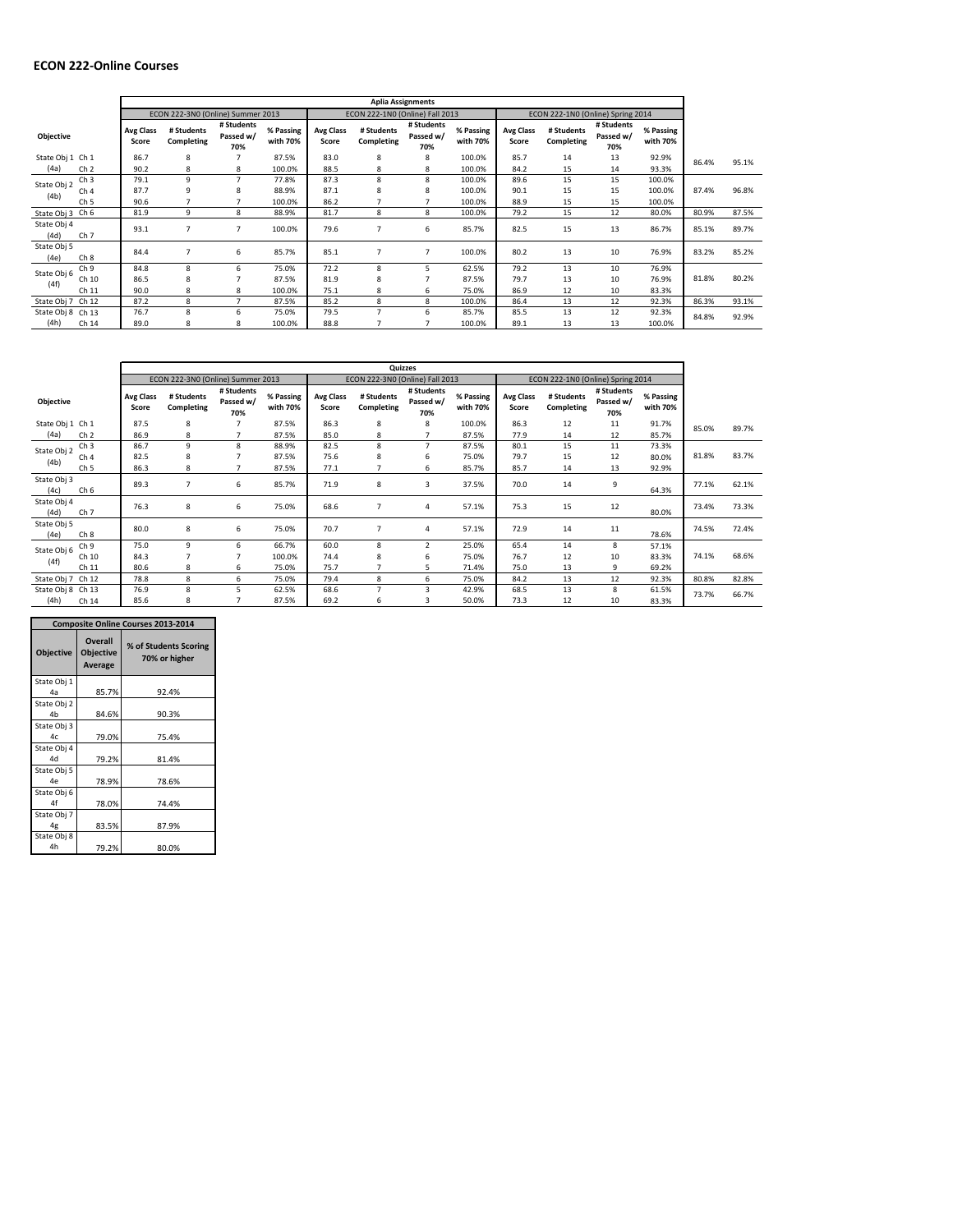|                     |                 |                           | <b>Aplia Assignments</b>              |                                |                       |                           |                          |                                |                       |       |        |
|---------------------|-----------------|---------------------------|---------------------------------------|--------------------------------|-----------------------|---------------------------|--------------------------|--------------------------------|-----------------------|-------|--------|
|                     |                 |                           | ECON 222-301 (Face-to-Face) Fall 2013 |                                |                       |                           |                          |                                |                       |       |        |
| <b>Objective</b>    |                 | <b>Avg Class</b><br>Score | # Students<br>Completing              | # Students<br>Passed w/<br>70% | % Passing<br>with 70% | <b>Avg Class</b><br>Score | # Students<br>Completing | # Students<br>Passed w/<br>70% | % Passing<br>with 70% |       |        |
| State Obj 1 Ch 1    |                 | 89.7                      | 6                                     | 6                              | 100.0%                |                           |                          |                                | #DIV/0!               | 89.2% | 100.0% |
| (4a)                | Ch <sub>2</sub> | 88.7                      | 6                                     | 6                              | 100.0%                |                           |                          |                                | #DIV/0!               |       |        |
| State Obj 2         | Ch <sub>3</sub> | 90.3                      | 6                                     | 6                              | 100.0%                |                           |                          |                                | #DIV/0!               |       |        |
| (4b)                | Ch <sub>4</sub> | 92.3                      | 6                                     | 6                              | 100.0%                |                           |                          |                                | #DIV/0!               | 91.0% | 100.0% |
|                     | Ch <sub>5</sub> | 90.3                      | 6                                     | 6                              | 100.0%                |                           |                          |                                | #DIV/0!               |       |        |
| State Obj 3         | Ch 6            | 88.4                      | 5                                     | 5                              | 100.0%                |                           |                          |                                | #DIV/0!               | 88.4% | 100.0% |
| State Obj 4<br>(4d) | Ch <sub>7</sub> | 89.4                      | 5                                     | 5                              | 100.0%                |                           |                          |                                | #DIV/0!               | 89.4% | 100.0% |
| State Obj 5         |                 |                           |                                       |                                |                       |                           |                          |                                |                       | 78.6% | 66.7%  |
| (4e)                | Ch <sub>8</sub> | 78.6                      | 6                                     | 4                              | 66.7%                 |                           |                          |                                | #DIV/0!               |       |        |
| State Obj 6         | Ch <sub>9</sub> | 73.6                      | 6                                     | 4                              | 66.7%                 |                           |                          |                                | #DIV/0!               |       |        |
| (4f)                | Ch 10           | 72.5                      | 6                                     | 3                              | 50.0%                 |                           |                          |                                | #DIV/0!               | 77.0  | 64.7%  |
|                     | Ch 11           | 84.8                      | 5                                     | 4                              | 80.0%                 |                           |                          |                                | #DIV/0!               |       |        |
| State Obj 7         | Ch 12           | 84.5                      | 5                                     | 5                              | 100.0%                |                           |                          |                                | #DIV/0!               | 84.5% | 100.0% |
| State Obj 8         | Ch 13           | 82.4                      | 6                                     | 5                              | 83.3%                 |                           |                          |                                | #DIV/0!               | 85.3% | 91.7%  |
| (4h)                | Ch 14           | 88.2                      | 6                                     | 6                              | 100.0%                |                           |                          |                                | #DIV/0!               |       |        |

|                     |                 | Quizzes                   |                                       |                                |                       |                           |                          |                                |                       |       |        |
|---------------------|-----------------|---------------------------|---------------------------------------|--------------------------------|-----------------------|---------------------------|--------------------------|--------------------------------|-----------------------|-------|--------|
|                     |                 |                           | ECON 222-301 (Face-to-Face) Fall 2013 |                                |                       |                           |                          |                                |                       |       |        |
| Objective           |                 | <b>Avg Class</b><br>Score | # Students<br>Completing              | # Students<br>Passed w/<br>70% | % Passing<br>with 70% | <b>Avg Class</b><br>Score | # Students<br>Completing | # Students<br>Passed w/<br>70% | % Passing<br>with 70% |       |        |
| State Obj 1 Ch 1    |                 | 80.1                      | 6                                     | 4                              | 66.7%                 |                           |                          |                                | #DIV/0!               | 79.1% | 63.6%  |
| (4a)                | Ch <sub>2</sub> | 78                        | 5                                     | 3                              | 60.0%                 |                           |                          |                                | #DIV/0!               |       |        |
| State Obj 2<br>(4b) | Ch <sub>3</sub> | 84.2                      | 6                                     | 4                              | 66.7%                 |                           |                          |                                | #DIV/0!               |       |        |
|                     | Ch <sub>4</sub> | 78.3                      | 6                                     | 4                              | 66.7%                 |                           |                          |                                | #DIV/0!               | 80.6% | 50.0%  |
|                     | Ch <sub>5</sub> | 79.2                      | 6                                     | 3                              | 50.0%                 |                           |                          |                                | #DIV/0!               |       |        |
| State Obj 3         |                 |                           |                                       |                                |                       |                           |                          |                                |                       | 79.2% | 66.7%  |
| (4c)                | Ch <sub>6</sub> | 79.2                      | 6                                     | 4                              | 66.7%                 |                           |                          |                                | #DIV/0!               |       |        |
| State Obj 4<br>(4d) | Ch <sub>7</sub> | 85                        | 4                                     | 4                              | 100.0%                |                           |                          |                                | #DIV/0!               | 85.0% | 100.0% |
| State Obj 5         |                 |                           |                                       |                                |                       |                           |                          |                                |                       | 70.0% | 50.0%  |
| (4e)                | Ch <sub>8</sub> | 70                        | 6                                     | 3                              | 50.0%                 |                           |                          |                                | #DIV/0!               |       |        |
| State Obj 6<br>(4f) | Ch <sub>9</sub> | 69.2                      | 6                                     | 4                              | 66.7%                 |                           |                          |                                | #DIV/0!               |       |        |
|                     | Ch 10           | 73.3                      | 6                                     | 4                              | 66.7%                 |                           |                          |                                | #DIV/0!               | 74.2  | 64.7%  |
|                     | Ch 11           | 80                        | 5                                     | 3                              | 60.0%                 |                           |                          |                                | #DIV/0!               |       |        |
| State Obj 7         | Ch 12           | 75                        | 5                                     | 3                              | 60.0%                 |                           |                          |                                | #DIV/0!               | 75.0% | 60.0%  |
| State Obj 8         | Ch 13           | 80                        | 6                                     | 4                              | 66.7%                 |                           |                          |                                | #DIV/0!               | 79.0% | 72.7%  |
| (4h)                | Ch 14           | 78                        | 5                                     | 4                              | 80.0%                 |                           |                          |                                | #DIV/0!               |       |        |

| <b>Composite Face-to-Face Courses 2013-2014</b> |                                               |                                        |  |  |  |  |  |
|-------------------------------------------------|-----------------------------------------------|----------------------------------------|--|--|--|--|--|
| <b>Objective</b>                                | <b>Overall</b><br><b>Objective</b><br>Average | % of Students Scoring<br>70% or higher |  |  |  |  |  |
| State Obj 1                                     |                                               |                                        |  |  |  |  |  |
| 4a                                              | 84.1%                                         | 82.6%                                  |  |  |  |  |  |
| State Obj 2                                     |                                               |                                        |  |  |  |  |  |
| 4h                                              | 85.8%                                         | 80.6%                                  |  |  |  |  |  |
| State Obj 3                                     |                                               |                                        |  |  |  |  |  |
| 4c                                              | 83.8%                                         | 81.8%                                  |  |  |  |  |  |
| State Obj 4                                     |                                               |                                        |  |  |  |  |  |
| 44                                              | 87.2%                                         | 100.0%                                 |  |  |  |  |  |
| State Obj 5                                     |                                               |                                        |  |  |  |  |  |
| 4e                                              | 74.3%                                         | 66.7%                                  |  |  |  |  |  |
| State Obj 6                                     |                                               |                                        |  |  |  |  |  |
| 4f                                              | 75.6%                                         | 64.7%                                  |  |  |  |  |  |
| State Obj 7                                     |                                               |                                        |  |  |  |  |  |
| 4g                                              | 79.8%                                         | 80.0%                                  |  |  |  |  |  |
| State Obj 8                                     |                                               |                                        |  |  |  |  |  |
| 4h                                              | 82.2%                                         | 82.6%                                  |  |  |  |  |  |

\* Course is only offered face-to-face in the fall